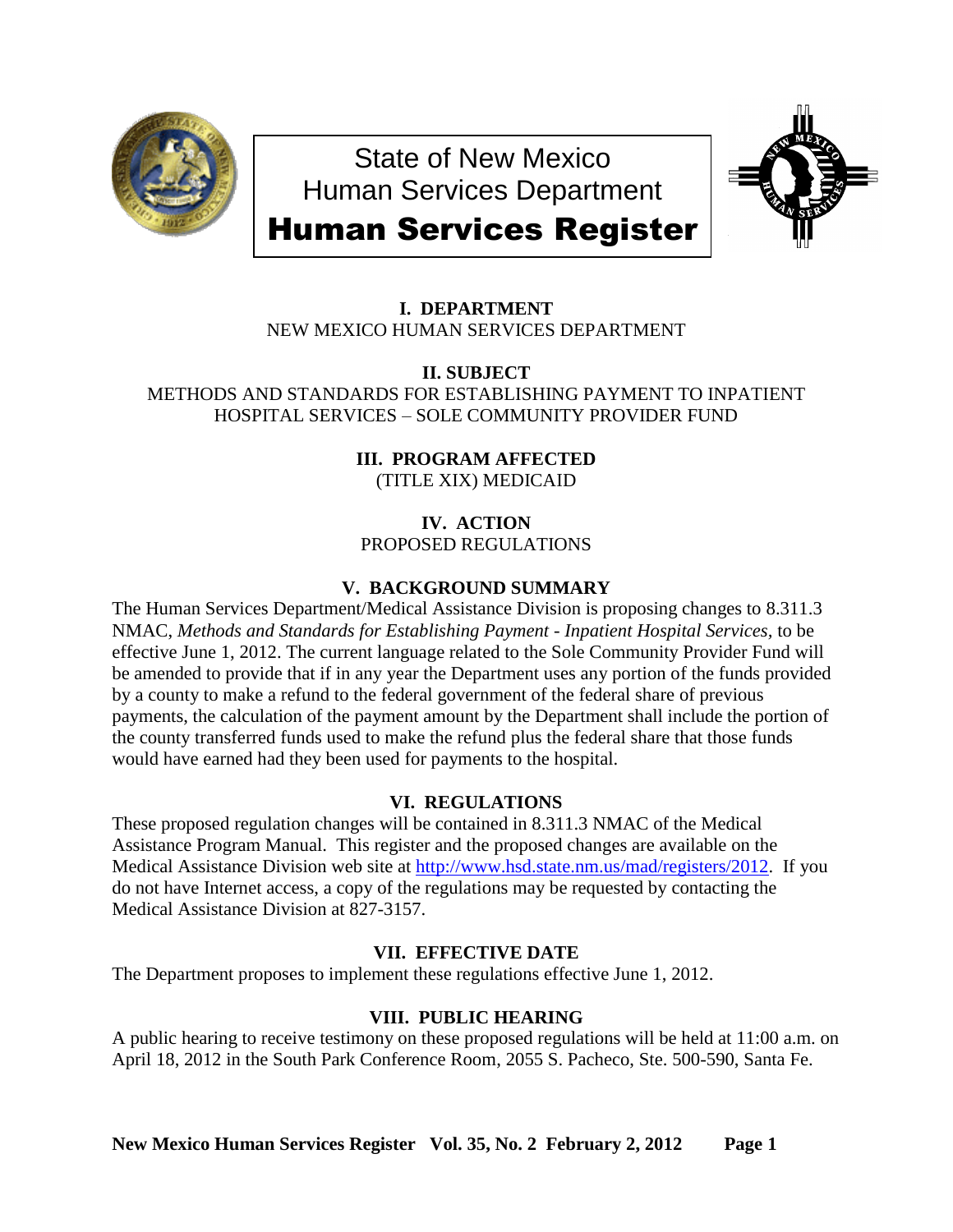If you are a person with a disability and you require this information in an alternative format or require a special accommodation to participate in the public hearing, please contact the Division toll free at 1-888-997-2583 and ask for extension 7-3156. In Santa Fe call 827-3156. The Department's TDD system may be accessed toll-free at 1-800-659-8331 or in Santa Fe by calling 827-3184. The Department requests at least ten (10) days advance notice to provide requested alternative formats and special accommodations.

Copies of all comments will be made available by the Medical Assistance Division upon request by providing copies directly to a requestor or by making them available on the MAD website or at a location within the county of the requestor.

## **IX. ADDRESS**

Interested persons may address written or recorded comments to:

Sidonie Squier, Secretary Human Services Department P.O. Box 2348 Santa Fe, New Mexico 87504-2348

These comments must be received no later than 5:00 p.m. on April 18, 2012. Written and recorded comments will be given the same consideration as oral comments made at the public hearing. Interested persons may also address comments via electronic mail to: [Barbara.watkins@state.nm.us.](mailto:Barbara.watkins@state.nm.us)

## **X. PUBLICATION**

Publication of these regulations approved by:

SIDONIE SQUIER, SECRETARY HUMAN SERVICES DEPARTMENT